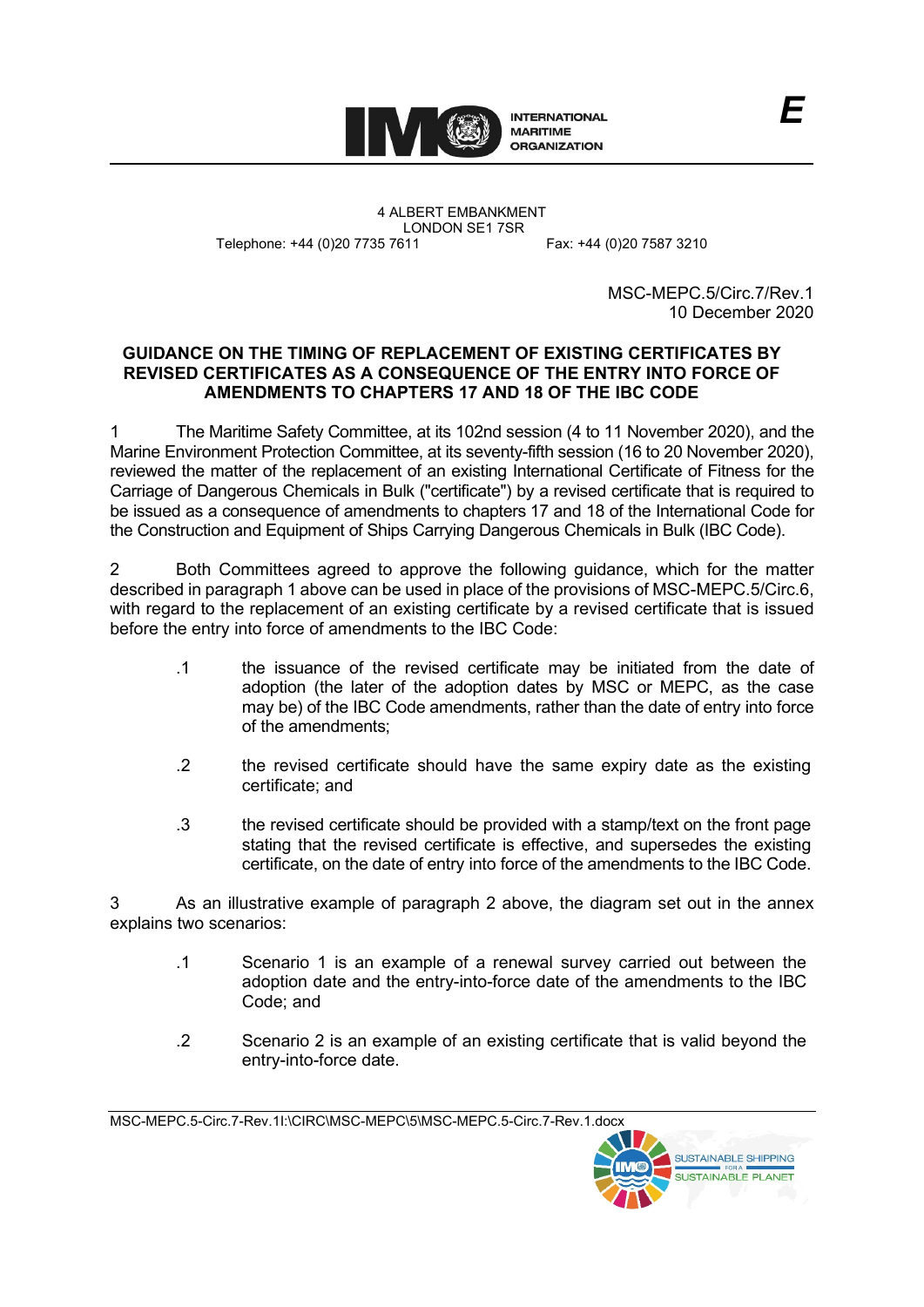4 The Committees noted that the above arrangements should facilitate a smooth and practical implementation scheme for the worldwide fleet of chemical carriers that might require to have revised certificates immediately upon the entry into force of the amendments to the IBC Code.

5 When a cargo is loaded prior to the entry-into-force date and unloaded after the entry-into-force date of the amendments to the IBC Code, the relevant provisions of the IBC Code at the time of loading should be applicable until the cargo has been unloaded.

6 Member Governments are invited to bring this circular to the attention of all parties concerned, in particular masters, shipowners and port State control officers.

7 This circular revokes MSC-MEPC.5/Circ.7.

\*\*\*